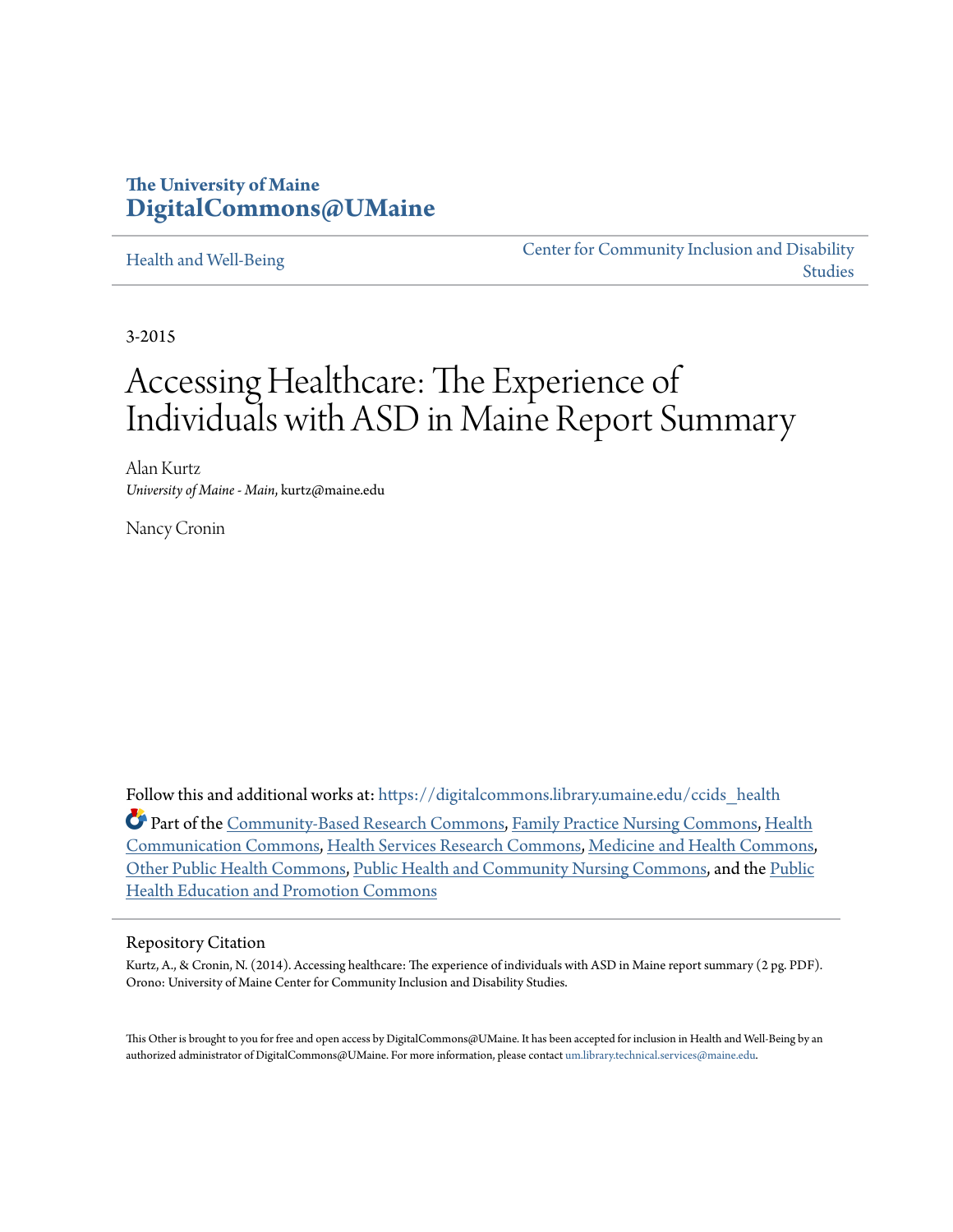# Accessing Healthcare: The Experience of Individuals with Autism Spectrum Disorders in Maine

## Report Summary

**P**revious research has revealed that children and adults with autism spectrum disorders (ASD) are significantly more likely to have unmet healthcare needs than those with other disabilities. In addition, they are more lik to have difficulty accessing primary or specialized medical care. Minority status, living in a rural location, and low income can exacerbate these disparities. Other obstacles to effective healthcare for individuals with ASD include the following: (1) severity of symptoms associated with ASD; (2) lack of knowledge or skill by medical practitioners; (3) lack of access to comprehensive healthcare supports or a medical home; and (4) lack of access to health insurance for needed supports and services. Individuals with ASD of all ages are likely to have a range of other medical and psychological conditions, making the need for comprehensive healthcare imperative.

The **University of Maine Center for Community Inclusion and Disability Studies** (CCIDS), Maine's University Center for Excellence in Developmental Disabilities, and the **Maine Developmental Disabilities Council** have published a research report, Accessing Healthcare: The Experience of Individuals with Autism Spectrum Disorders in Maine (2014), that reveals promising positive trends, as well as areas of concern, in healthcare access for children and adults with autism spectrum disorders in Maine.

### Method

The Maine Developmental Disabilities Council funded research to collect information about the experience of accessing healthcare from 85 parents of children with ASD and 22 adults with ASD or their guardians who live in Maine. A consultant conducted structured in-person interviews to collect the data and the University of Maine Center for Community Inclusion and Disability Studies' primary researcher, Alan Kurtz, Ph.D. Candidate and Coordinator of Education and Autism, analyzed the method, data collected, and reported the results. Report co-authors include Angie Schickle, Margaret Carr, Marnie Bragdon-Morneault, Susan Russell, Debra Rainey, Jill Downs and Nancy Cronin.

### Promising Positive Trends in Maine

This research reveals a number of promising positive trends in healthcare access for individuals with autism spectrum disorders in Maine:

- A much earlier median age of identification and diagnosis among the youngest cohort of children;
- High ratings of overall health and healthcare;
- Satisfaction with the primary care provider (PCP);
- Satisfaction with the ability of the PCP to meet the patient and family's individual needs;
- A relatively good understanding of ASD among PCPs;
- High ratings of PCP responsiveness and communication;
- Relatively little difficulty finding a PCP; and
- Access by most patients with ASD to regular healthcare, routine care and screening.









(over)